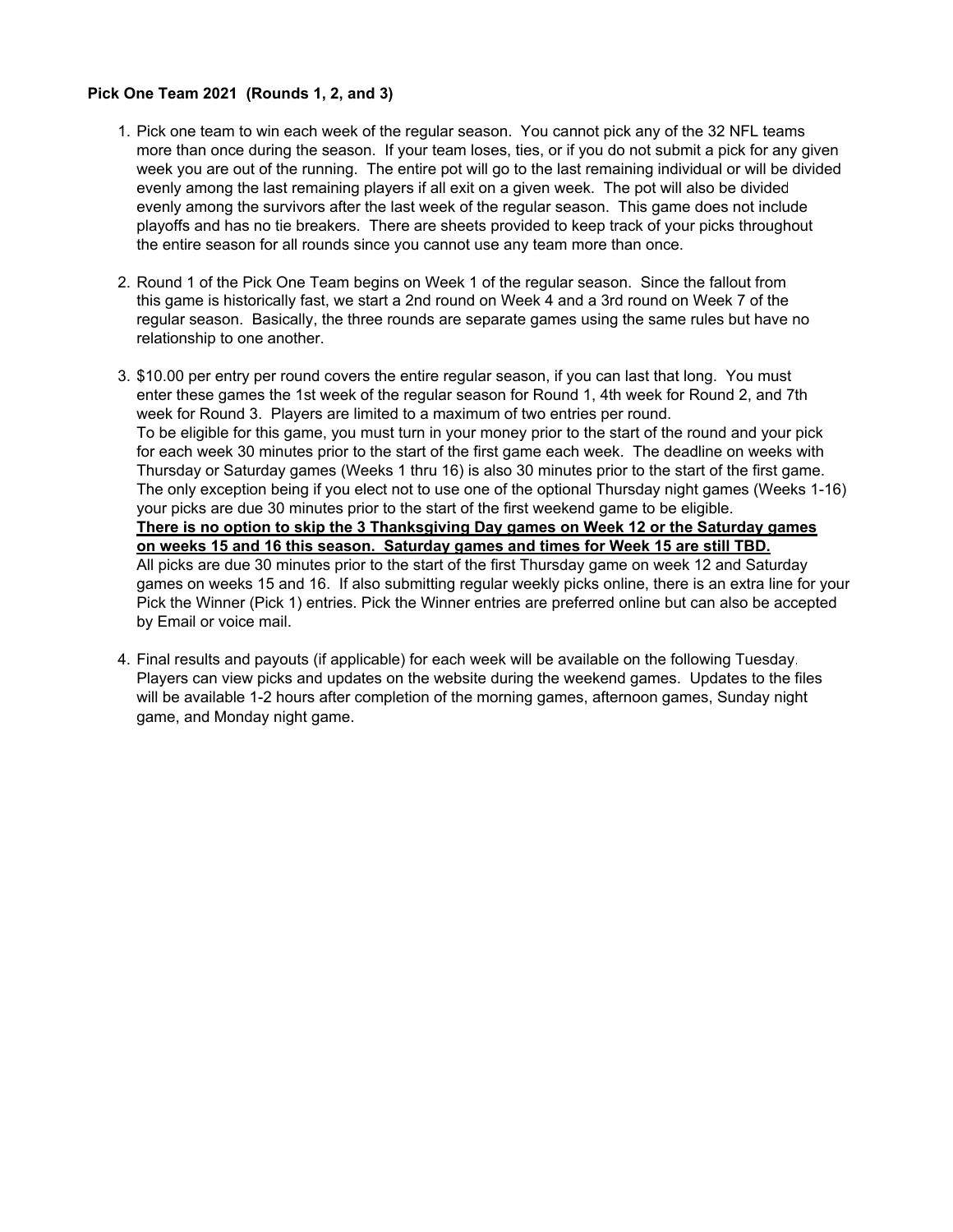# **Pick One Team 2021 (Round 1)**

| 1              | Arizona Cardinals           | <b>WEEK1</b>   |  |
|----------------|-----------------------------|----------------|--|
| $\overline{2}$ | Atlanta Falcons             |                |  |
| 3              | <b>Baltimore Ravens</b>     | <b>WEEK2</b>   |  |
| 4              | <b>Buffalo Bills</b>        |                |  |
| 5              | <b>Carolina Panthers</b>    | <b>WEEK3</b>   |  |
| 6              | Chicago Bears               |                |  |
| $\overline{7}$ | Cincinnati Bengals          | <b>WEEK4</b>   |  |
| 8              | <b>Cleveland Browns</b>     |                |  |
| 9              | Dallas Cowboys              | <b>WEEK5</b>   |  |
| 10             | <b>Denver Broncos</b>       |                |  |
| 11             | Detroit Lions               | <b>WEEK6</b>   |  |
| 12             | <b>Green Bay Packers</b>    |                |  |
| 13             | <b>Houston Texans</b>       | <b>WEEK7</b>   |  |
| 14             | Indianapolis Colts          |                |  |
| 15             | Jacksonville Jaguars        | <b>WEEK8</b>   |  |
| 16             | Kansas City Chiefs          |                |  |
| 17             | Las Vegas Raiders           | <b>WEEK9</b>   |  |
| 18             | Los Angeles Chargers        |                |  |
| 19             | Los Angeles Rams            | <b>WEEK10</b>  |  |
| 20             | Miami Dolphins              |                |  |
| 21             | Minnesota Vikings           | <b>WEEK11</b>  |  |
| 22             | <b>New England Patriots</b> |                |  |
| 23             | <b>New Orleans Saints</b>   | <b>WEEK12</b>  |  |
| 24             | <b>New York Giants</b>      |                |  |
| 25             | New York Jets               | <b>WEEK13</b>  |  |
| 26             | Philadelphia Eagles         |                |  |
| 27             | <b>Pittsburgh Steelers</b>  | <b>WEEK 14</b> |  |
| 28             | San Francisco 49ers         |                |  |
| 29             | Seattle Seahawks            | <b>WEEK15</b>  |  |
| 30             | <b>Tampa Bay Buccaneers</b> | <b>WEEK16</b>  |  |
| 31<br>32       | <b>Tennessee Titans</b>     |                |  |
|                | Washington Football Team    | <b>WEEK 17</b> |  |
|                |                             |                |  |
|                |                             | <b>WEEK18</b>  |  |
|                |                             |                |  |

#### **Pick One Team: Round 1**

\$10.00 per entry; Maximum of two entries per player. Pick one team to win each week of the regular season (Starting Week 1). You cannot pick any one of the 32 NFL teams more than once during the season.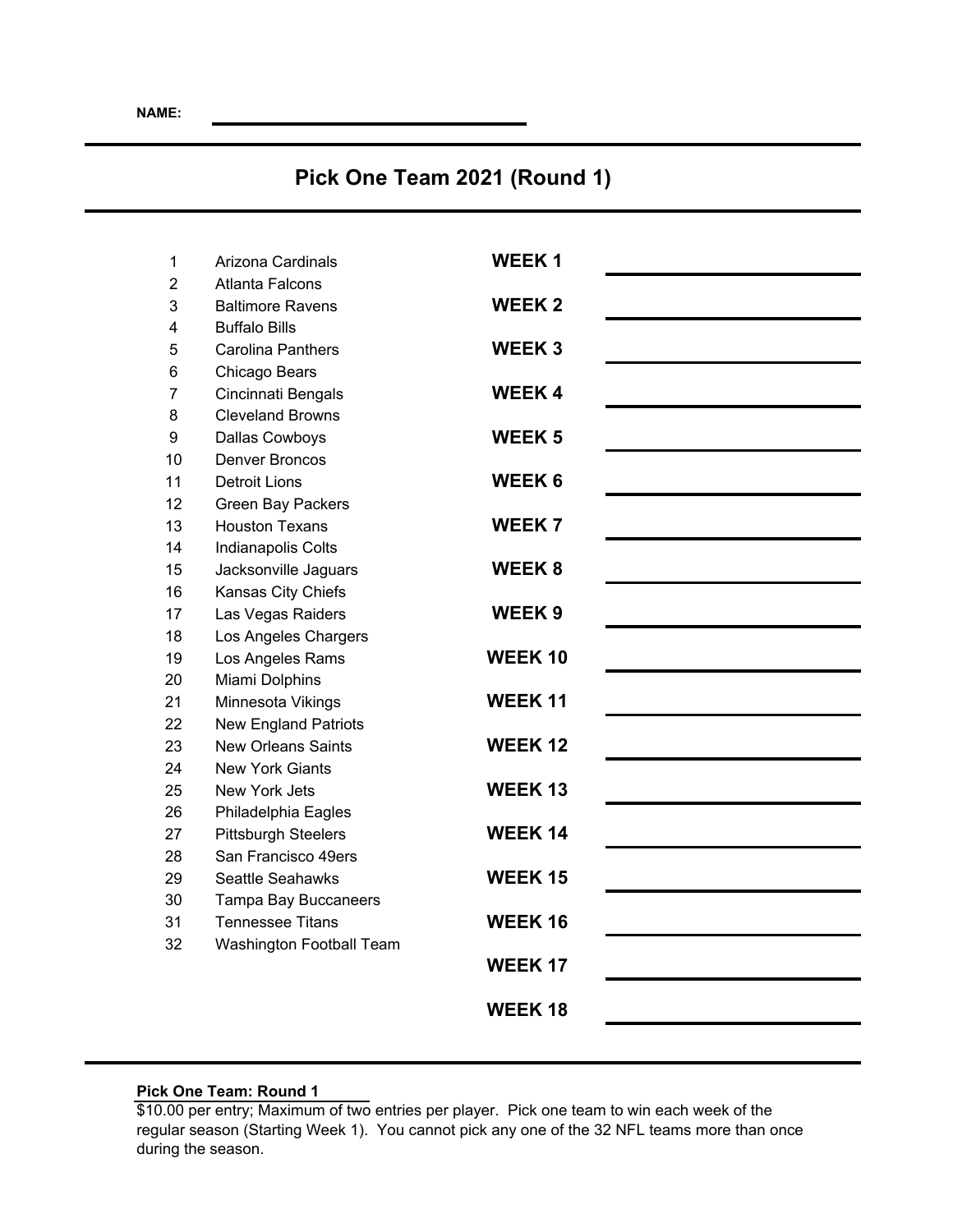# **Pick One Team 2021 (Round 2)**

| 1              | Arizona Cardinals           | <b>WEEK4</b>   |  |
|----------------|-----------------------------|----------------|--|
| $\overline{2}$ | <b>Atlanta Falcons</b>      |                |  |
| 3              | <b>Baltimore Ravens</b>     | <b>WEEK 5</b>  |  |
| 4              | <b>Buffalo Bills</b>        |                |  |
| 5              | <b>Carolina Panthers</b>    | <b>WEEK6</b>   |  |
| 6              | Chicago Bears               |                |  |
| 7              | Cincinnati Bengals          | <b>WEEK7</b>   |  |
| 8              | <b>Cleveland Browns</b>     |                |  |
| 9              | Dallas Cowboys              | WEEK 8         |  |
| 10             | <b>Denver Broncos</b>       |                |  |
| 11             | <b>Detroit Lions</b>        | <b>WEEK9</b>   |  |
| 12             | <b>Green Bay Packers</b>    |                |  |
| 13             | <b>Houston Texans</b>       | <b>WEEK10</b>  |  |
| 14             | Indianapolis Colts          |                |  |
| 15             | Jacksonville Jaguars        | <b>WEEK11</b>  |  |
| 16             | Kansas City Chiefs          |                |  |
| 17             | Las Vegas Raiders           | <b>WEEK12</b>  |  |
| 18             | Los Angeles Chargers        |                |  |
| 19             | Los Angeles Rams            | <b>WEEK13</b>  |  |
| 20             | Miami Dolphins              |                |  |
| 21             | Minnesota Vikings           | <b>WEEK 14</b> |  |
| 22             | <b>New England Patriots</b> |                |  |
| 23             | <b>New Orleans Saints</b>   | <b>WEEK15</b>  |  |
| 24             | <b>New York Giants</b>      |                |  |
| 25             | New York Jets               | <b>WEEK16</b>  |  |
| 26             | Philadelphia Eagles         |                |  |
| 27             | <b>Pittsburgh Steelers</b>  | <b>WEEK 17</b> |  |
| 28             | San Francisco 49ers         |                |  |
| 29             | <b>Seattle Seahawks</b>     | <b>WEEK18</b>  |  |
| 30             | Tampa Bay Buccaneers        |                |  |
| 31             | <b>Tennessee Titans</b>     |                |  |

32 Washington Football Team

### **Pick One Team: Round 2**

\$10.00 per entry; Maximum of two entries per player. Pick one team to win each week of the regular season (Starting Week 4). You cannot pick any one of the 32 NFL teams more than once during the season.